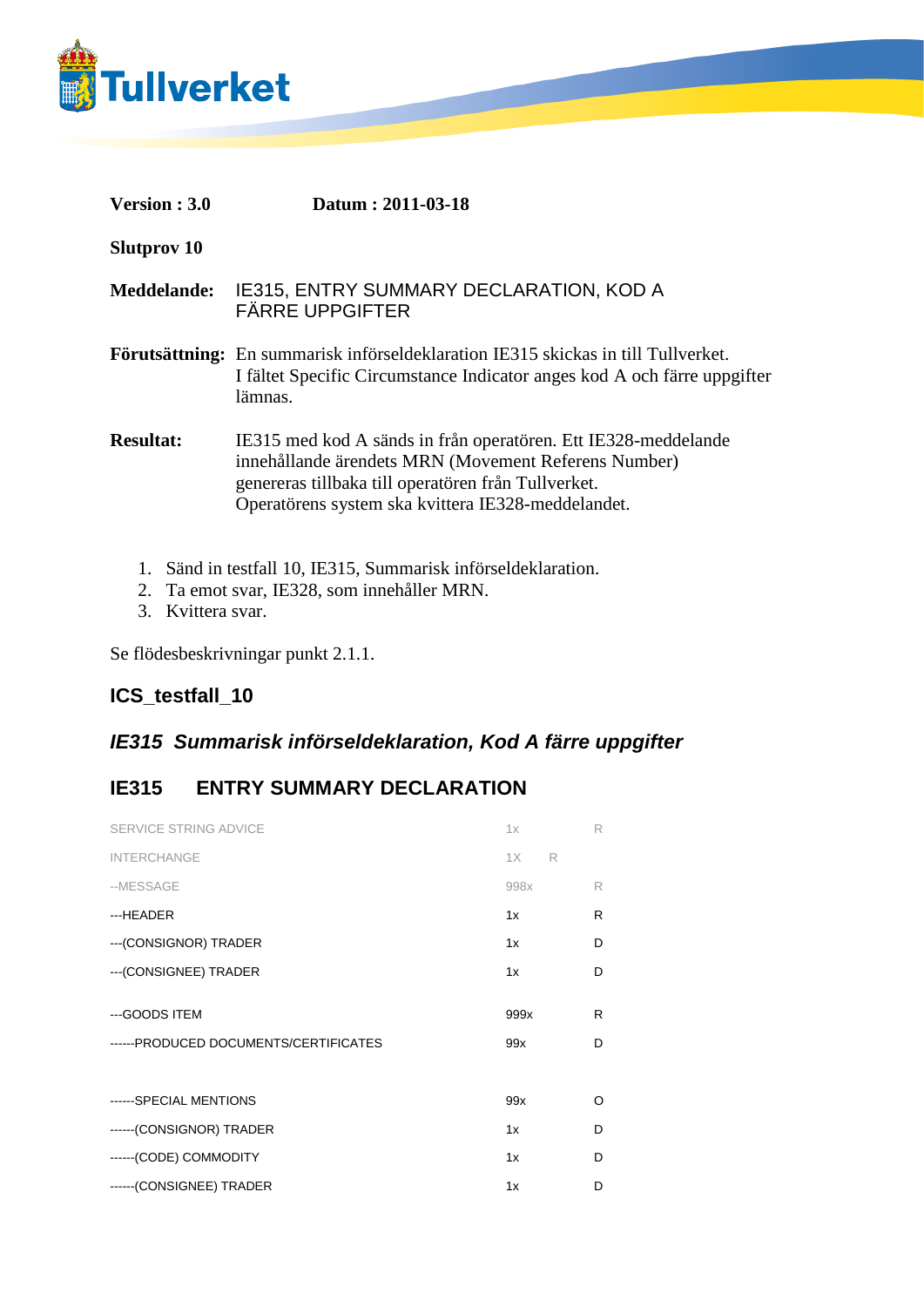|             | ------CONTAINERS                                   | 99x   | O      |                             |
|-------------|----------------------------------------------------|-------|--------|-----------------------------|
|             | ------ (MEANS OF TRANSPORT AT BORDER) IDENTITY     | 999x  | D      |                             |
|             | ------PACKAGES                                     | 99x   | D      |                             |
|             | ------ NOTIFY PARTY                                | 1x    | D      |                             |
|             | --- ITINERARY                                      | 99x   | D      |                             |
|             | --- (LODGEMENT) CUSTOMS OFFICE                     | 1x    | O      |                             |
|             | --- (REPRESENTATIVE) TRADER                        | 1x    | O      |                             |
|             | --- (LODGING SUMMARY DECLARATION) PERSON           | 1x    | R      |                             |
| ---SEALS ID |                                                    | 9999x | O      |                             |
|             | --- NOTIFY PARTY                                   | 1x    | D      |                             |
|             | --- (FIRST ENTRY) CUSTOMS OFFICE                   | 1x    | R      |                             |
|             | --- (SUBSEQUENT ENTRY) CUSTOMS OFFICE              | 99x   | O      |                             |
|             | --- (ENTRY CARRIER) TRADER                         | 1x    | O      |                             |
| ---HEADER   |                                                    |       |        |                             |
|             | Reference number                                   | R     | an22   | <b>LRN/Tull-ID</b>          |
|             | Transport mode at border                           | R     | n.2    | 3                           |
|             | Identity of means of transport crossing border     | D     | an27   |                             |
|             | Identity of means of transport crossing border LNG | O     | a2     |                             |
|             | Nationality of means of transport crossing border  | D     | a2     |                             |
|             | Total number of items                              | R     | n.5    | 2                           |
|             | Total number of packages                           | D     | n7     |                             |
|             | Total gross mass                                   | O     | n.11,3 | 100                         |
|             | Declaration place                                  | R     | an35   | Stockholm                   |
|             | Declaration place LNG                              | O     | a2     |                             |
|             | Specific Circumstance Indicator                    | O     | a1     | А                           |
|             | Transport charges/ Method of Payment               | O     | a1     |                             |
|             | <b>Commercial Reference Number</b>                 | D     | an70   |                             |
|             | Conveyance reference number                        | D     | an35   |                             |
|             | Place of unloading LNG                             | O     | a2     |                             |
|             | Place of loading LNG                               | O     | a2     |                             |
|             | Place of loading                                   | D     | an35   |                             |
|             | Place of unloading                                 | O     | an35   | <b>SE Göteborg</b>          |
|             | Declaration date and time                          | R     | n12    | 'Dagens datum och<br>tid'   |
|             | --- (CONSIGNOR) TRADER                             |       |        |                             |
|             | Name                                               | D     | an35   | <b>Leather Garments Inc</b> |
|             | Street and number                                  | D     | an35   | PO 123                      |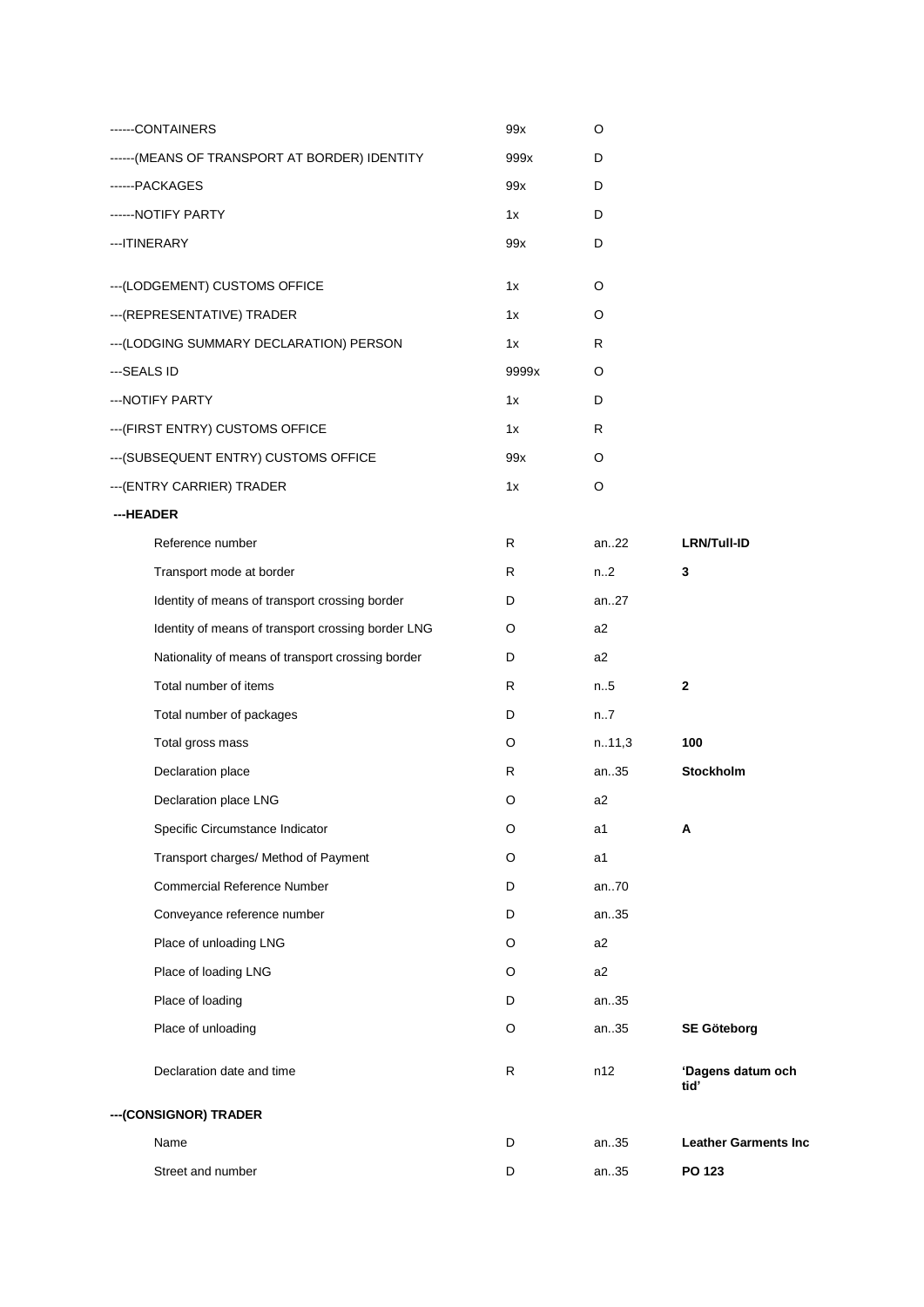| Postal code                           | D | an.9           | <b>BX4567</b> |
|---------------------------------------|---|----------------|---------------|
| City                                  | D | an35           | Ankara        |
| Country code                          | D | a2 8           | TR            |
| <b>NAD LNG</b>                        | O | a2             |               |
| TIN                                   | O | an.17          |               |
| --- (CONSIGNEE) TRADER                |   |                |               |
| Name                                  | D | an35           |               |
| Street and number                     | D | an35           |               |
| Postal code                           | D | an.9           |               |
| City                                  | D | an35           |               |
| Country code                          | D | a2             |               |
| <b>NAD LNG</b>                        | O | a2             |               |
| TIN                                   | D | an17           | SE5090722843  |
| --- GOODS ITEM                        |   |                |               |
| Item number                           | R | n.5            | 1             |
| Goods description                     | O | an280          |               |
| Goods description LNG                 | O | a2             |               |
| Gross mass                            | D | n.11,3         |               |
| Transport charges/ Method of Payment  | D | a1             |               |
| <b>Commercial Reference Number</b>    | D | an70           |               |
| UN dangerous goods code               | O | an4            |               |
| Place of loading LNG                  | O | a <sub>2</sub> |               |
| Place of unloading LNG                | O | a2             |               |
| Place of loading                      | D | an35           |               |
| Place of unloading                    | D | an35           |               |
| ------PRODUCED DOCUMENTS/CERTIFICATES |   |                |               |
| Document type                         | R | an.4           |               |
| Document reference                    | R | an35           |               |
| Document reference LNG                | O | a2             |               |
| ------SPECIAL MENTIONS                |   |                |               |
| Additional information coded          | R | an.5           |               |
| ------(CONSIGNOR) TRADER              |   |                |               |
| Name                                  | D | an35           |               |
| Street and number                     | D | an35           |               |
| Postal code                           | D | an.9           |               |
| City                                  | D | an35           |               |
| Country code                          | D | a <sub>2</sub> |               |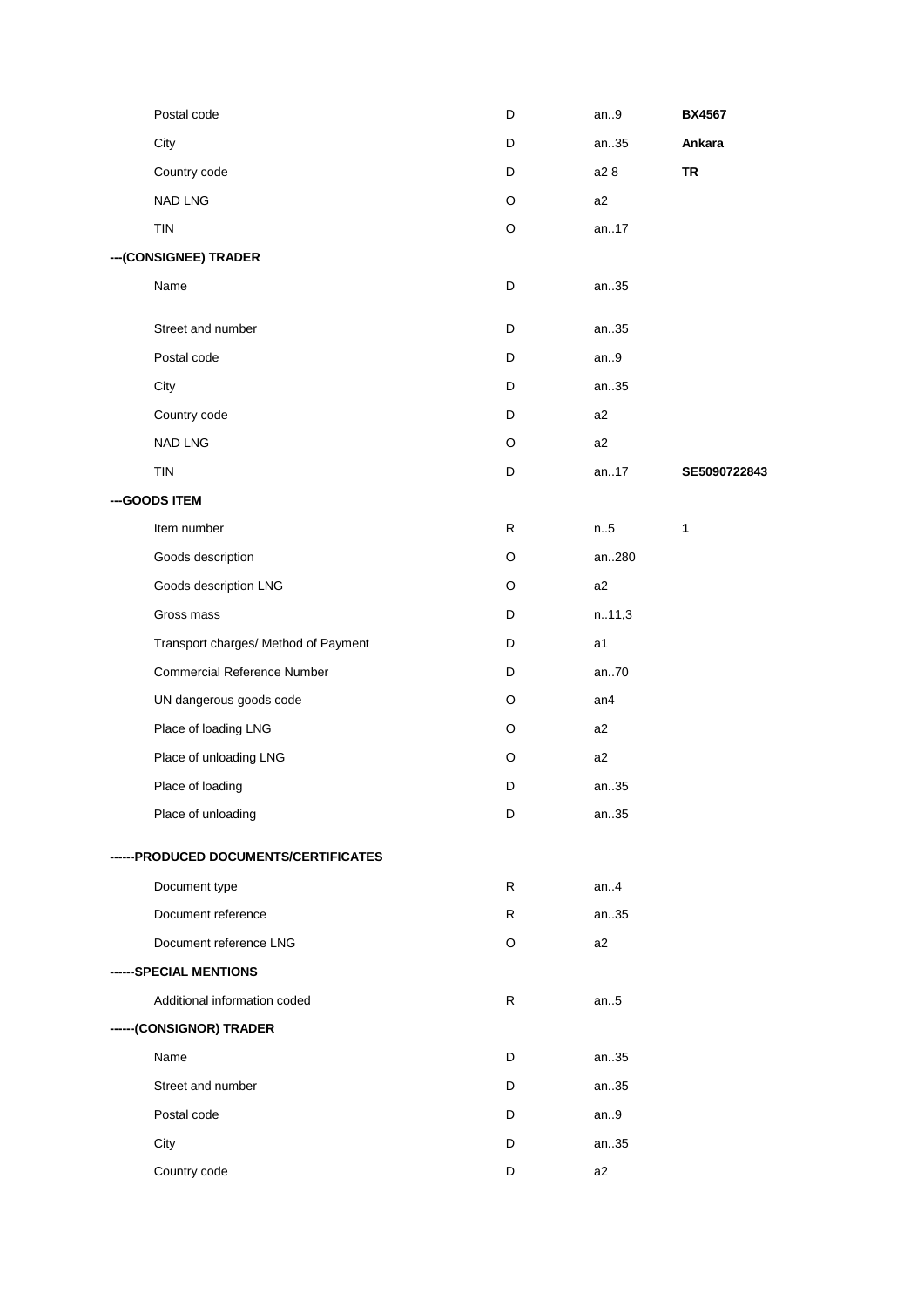| <b>NAD LNG</b>                                     | O  | a <sub>2</sub> |              |
|----------------------------------------------------|----|----------------|--------------|
| <b>TIN</b>                                         | O  | an17           |              |
| ------(CODE) COMMODITY                             |    |                |              |
| <b>Combined Nomenclature</b>                       | R  | an.8           | 4203 10 00   |
| ------(CONSIGNEE) TRADER                           |    |                |              |
| Name                                               | D  | an35           |              |
| Street and number                                  | D  | an35           |              |
| Postal code                                        | D  | an.9           |              |
| City                                               | D  | an35           |              |
| Country code                                       | D  | a2             |              |
| NAD LNG                                            | O  | a2             |              |
| <b>TIN</b>                                         | D  | an17           |              |
| -CONTAINERS                                        |    |                |              |
| Container number                                   | R  | an17           |              |
| ------ (MEANS OF TRANSPORT AT BORDER) IDENTITY     |    |                |              |
| Nationality                                        | D  | a2             |              |
| Identity of means of transport crossing border     | R  | an27           |              |
| Identity of means of transport crossing border LNG | O  | a2             |              |
| ------PACKAGES                                     |    |                |              |
| Marks & numbers of packages                        | D  | an140          |              |
| Marks & numbers of packages LNG                    | O  | a2             |              |
| Kind of packages                                   | R. | an.3           |              |
| Number of packages                                 | D  | n.5            |              |
| Number of pieces                                   | D  | n.5            |              |
| ------NOTIFY PARTY                                 |    |                |              |
| <b>TIN</b>                                         | O  | an17           |              |
| Name                                               | D  | an35           |              |
| Street and number                                  | D  | an35           |              |
| City                                               | D  | an35           |              |
| NAD LNG                                            | O  | a2             |              |
| Postal code                                        | D  | an.9           |              |
| Country code                                       | D  | a2             |              |
| --- GOODS ITEM                                     |    |                |              |
| Item number                                        | R  | n.5            | $\mathbf{2}$ |
| Goods description                                  | O  | an280          |              |
| Goods description LNG                              | O  | a2             |              |
| Gross mass                                         | D  | n.11,3         |              |
| Transport charges/ Method of Payment               | D  | a1             |              |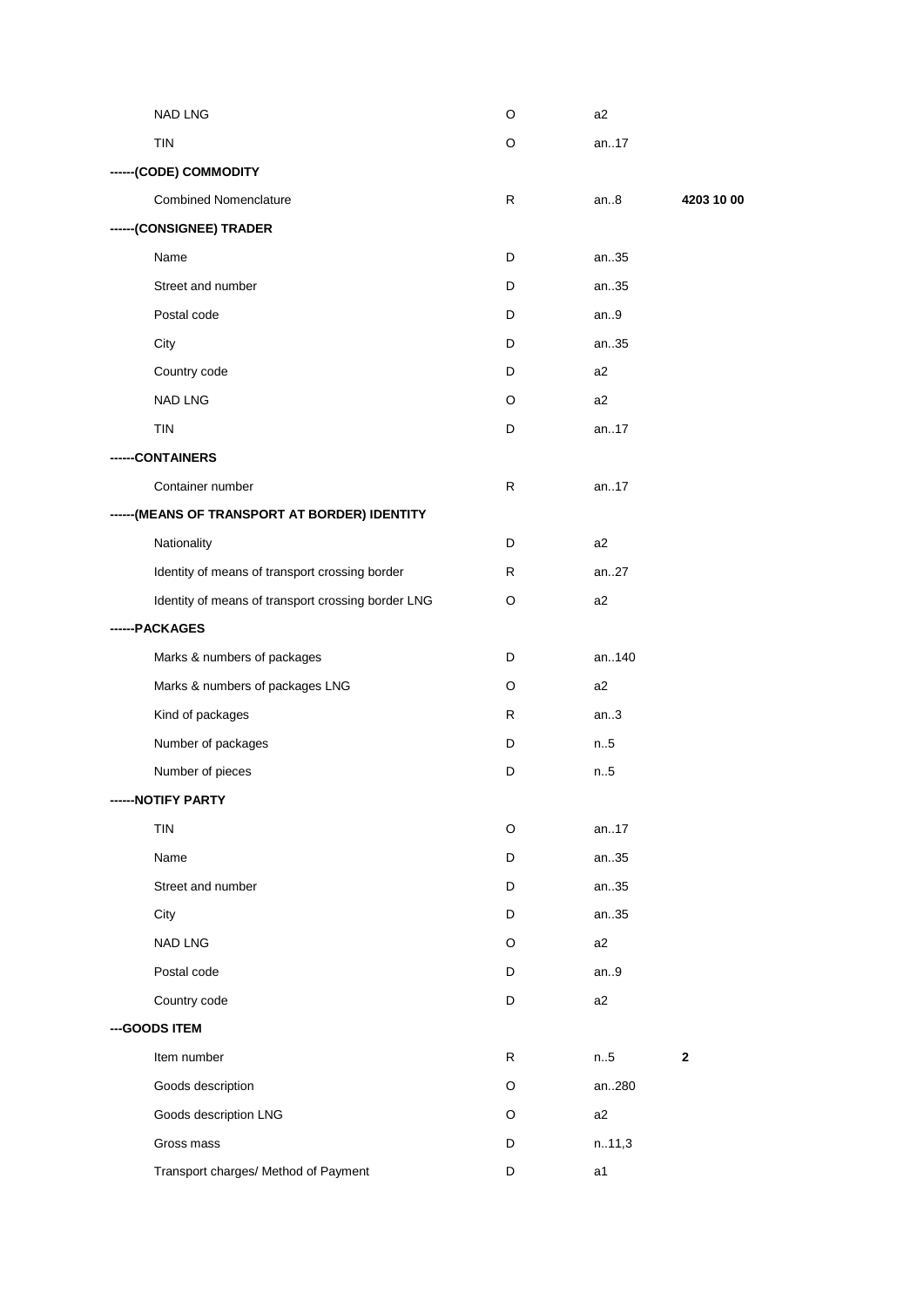| Commercial Reference Number                        | D  | an70    |            |
|----------------------------------------------------|----|---------|------------|
| UN dangerous goods code                            | O  | an4     |            |
| Place of loading LNG                               | O  | a2      |            |
| Place of unloading LNG                             | O  | a2      |            |
| Place of loading                                   | D  | an35    |            |
| Place of unloading                                 | D  | an35    |            |
| ------PRODUCED DOCUMENTS/CERTIFICATES              |    |         |            |
| Document type                                      | R. | an. $4$ |            |
| Document reference                                 | R  | an35    |            |
| Document reference LNG                             | O  | a2      |            |
| ------SPECIAL MENTIONS                             |    |         |            |
| Additional information coded                       | R  | an.5    |            |
| ------(CONSIGNOR) TRADER                           |    |         |            |
| Name                                               | D  | an35    |            |
| Street and number                                  | D  | an35    |            |
| Postal code                                        | D  | an.9    |            |
| City                                               | D  | an35    |            |
| Country code                                       | D  | a2      |            |
| <b>NAD LNG</b>                                     | O  | a2      |            |
| <b>TIN</b>                                         | O  | an17    |            |
| ------(CODE) COMMODITY                             |    |         |            |
| <b>Combined Nomenclature</b>                       | R  | an.8    | 4203 29 90 |
| ------(CONSIGNEE) TRADER                           |    |         |            |
| Name                                               | D  | an35    |            |
| Street and number                                  | D  | an35    |            |
| Postal code                                        | D  | an.9    |            |
| City                                               | D  | an35    |            |
| Country code                                       | D  | a2      |            |
| <b>NAD LNG</b>                                     | O  | a2      |            |
| TIN                                                | D  | an17    |            |
| -CONTAINERS                                        |    |         |            |
| Container number                                   | R  | an17    |            |
| -----(MEANS OF TRANSPORT AT BORDER) IDENTITY       |    |         |            |
| Nationality                                        | D  | a2      |            |
|                                                    |    | an27    |            |
| Identity of means of transport crossing border     | R  |         |            |
| Identity of means of transport crossing border LNG | O  | a2      |            |
| ---PACKAGES                                        |    |         |            |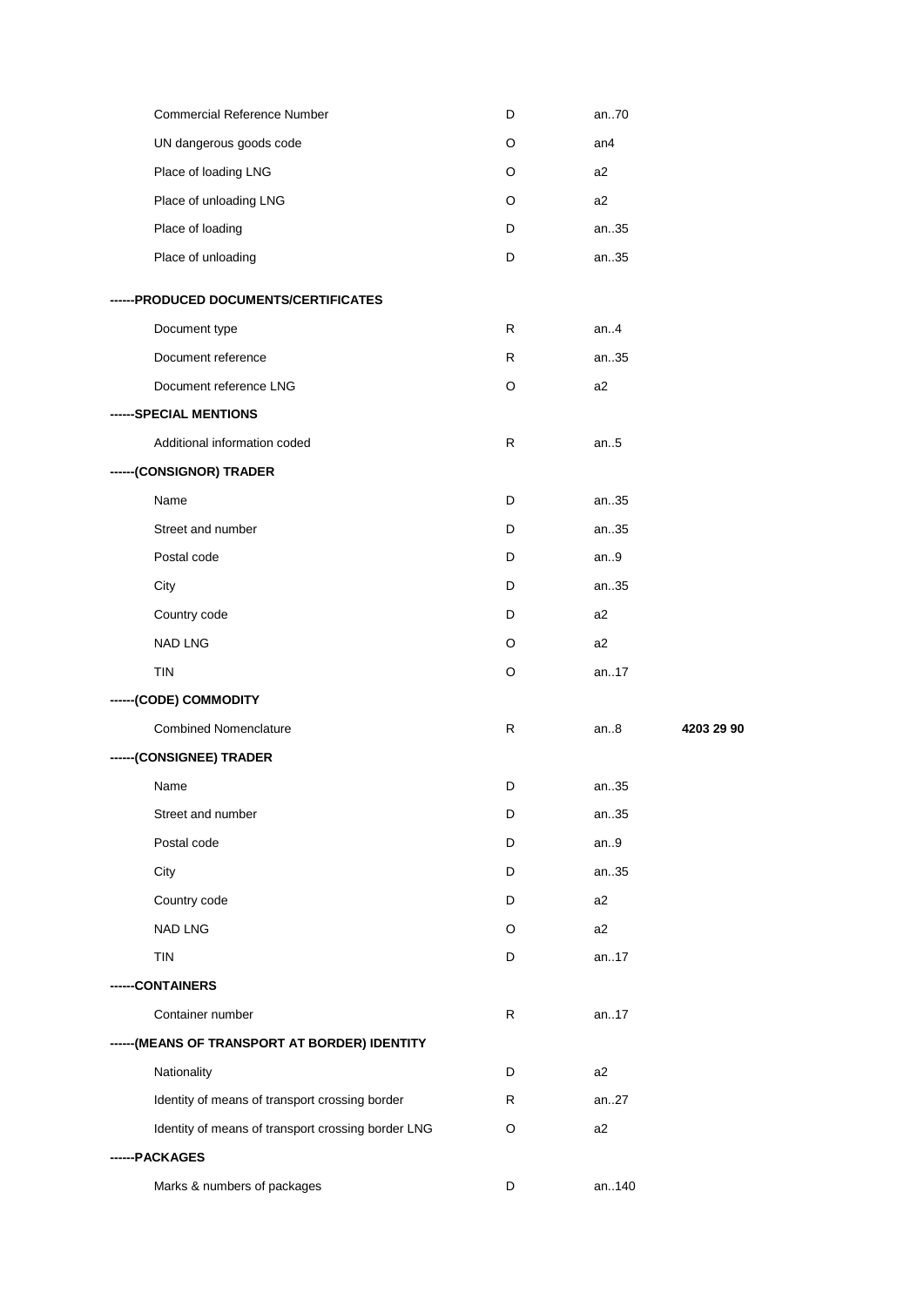| Marks & numbers of packages LNG          | $\circ$     | a2    |                      |
|------------------------------------------|-------------|-------|----------------------|
| Kind of packages                         | R           | an.3  |                      |
| Number of packages                       | D           | n.5   |                      |
| Number of pieces                         | $\mathsf D$ | n.5   |                      |
| ------NOTIFY PARTY                       |             |       |                      |
| <b>TIN</b>                               | O           | an17  |                      |
| Name                                     | D           | an35  |                      |
| Street and number                        | D           | an35  |                      |
| City                                     | D           | an35  |                      |
| <b>NAD LNG</b>                           | O           | a2    |                      |
| Postal code                              | D           | an.9  |                      |
| Country code                             | $\mathsf D$ | a2    |                      |
| --- ITINERARY                            |             |       |                      |
| Country of routing code                  | R           | a2    | <b>TR</b>            |
| --- ITINERARY                            |             |       |                      |
| Country of routing code                  | ${\sf R}$   | a2    |                      |
| --- (REPRESENTATIVE) TRADER              |             |       |                      |
| <b>TIN</b>                               | ${\sf R}$   | an17  |                      |
| Name                                     | D           | an35  |                      |
| Street and number                        | D           | an35  |                      |
| Country code                             | D           | a2    |                      |
| City                                     | D           | an35  |                      |
| <b>NAD LNG</b>                           | O           | a2    |                      |
| Postal code                              | D           | an.9  |                      |
| --- (LODGING SUMMARY DECLARATION) PERSON |             |       |                      |
| <b>TIN</b>                               | ${\sf R}$   | an.17 | 'Uppg.lämn. EORI.nr' |
| Name                                     | $\mathsf D$ | an35  |                      |
| Street and number                        | D           | an35  |                      |
| Country code                             | D           | a2    |                      |
| City                                     | D           | an35  |                      |
| <b>NAD LNG</b>                           | O           | a2    |                      |
| Postal code                              | $\mathsf D$ | an.9  |                      |
| ---SEALS ID                              |             |       |                      |
| Seals identity                           | ${\sf R}$   | an20  |                      |
| Seals identity LNG                       | $\mathsf O$ | a2    |                      |
|                                          |             |       |                      |